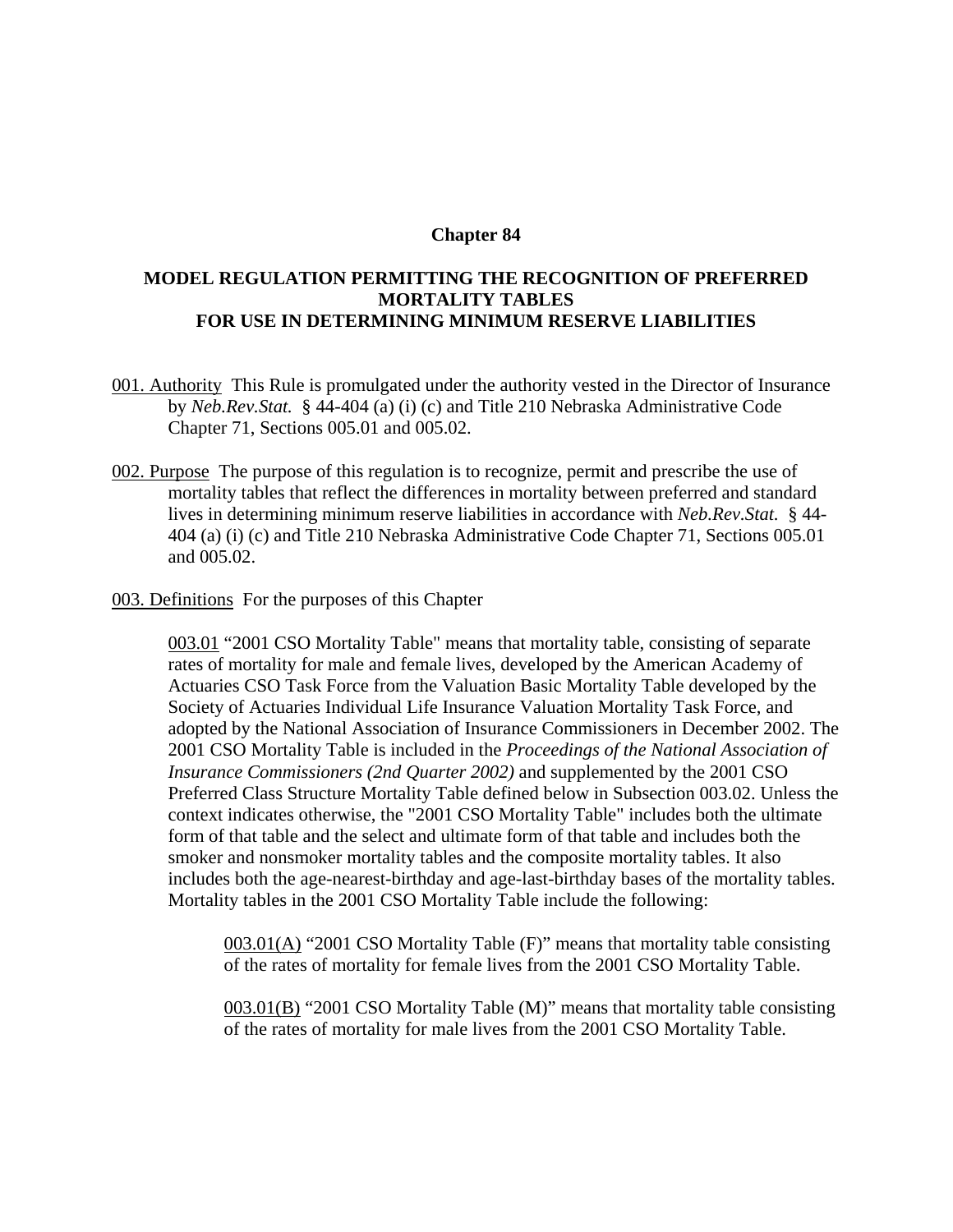003.01(C) "Composite mortality tables" means mortality tables with rates of mortality that do not distinguish between smokers and nonsmokers.

003.01(D) "Smoker and nonsmoker mortality tables" means mortality tables with separate rates of mortality for smokers and nonsmokers.

003.02 "2001 CSO Preferred Class Structure Mortality Table" means mortality tables with separate rates of mortality for Super Preferred Nonsmokers, Preferred Nonsmokers, Residual Standard Nonsmokers, Preferred Smokers, and Residual Standard Smoker splits of the 2001 CSO Nonsmoker and Smoker tables as adopted by the National Association of Insurance Commissioners at the September, 2006 national meeting and published in the *National Association of Insurance Commissioners Proceedings (3rd Quarter 2006)*. Unless the context indicates otherwise, the "2001 CSO Preferred Class Structure Mortality Table" includes both the ultimate form of that table and the select and ultimate form of that table. It includes both the smoker and nonsmoker mortality tables. It includes both the male and female mortality tables and the gender composite mortality tables. It also includes both the age-nearest-birthday and age-last-birthday bases of the mortality table.

003.03 "Statistical agent" means an entity with proven systems for protecting the confidentiality of individual insured and insurer information; demonstrated resources for and history of ongoing electronic communications and data transfer ensuring data integrity with insurers, which are its members or subscribers; and a history of and means for aggregation of data and accurate promulgation of the experience modifications in a timely manner.

004. 2001 CSO Preferred Class Structure Table At the election of the company, for each calendar year of issue, for any one or more specified plans of insurance and subject to satisfying the conditions stated in this regulation, the 2001 CSO Preferred Class Structure Mortality Table may be substituted in place of the 2001 CSO Smoker or Nonsmoker Mortality Table as the minimum valuation standard for policies issued on or after January 1, 2004. No such election shall be made until the company demonstrates at least 20% of the business to be valued on this table is in one or more of the preferred classes. A table from the 2001 CSO Preferred Class Structure Mortality Table used in place of a 2001 CSO Mortality Table, pursuant to the requirements of this Rule, will be treated as part of the 2001 CSO Mortality Table only for purposes of reserve valuation pursuant to the requirements of Title 210 Nebraska Administrative Code Chapter 79 "Recognition of the 2001 CSO Mortality Table For Use In Determining Minimum Reserve Liabilities And Nonforfeiture Benefits Model Regulation".

## 005. Conditions

005.01 For each plan of insurance with separate rates for preferred and standard nonsmoker lives, an insurer may use the Super Preferred Nonsmoker, Preferred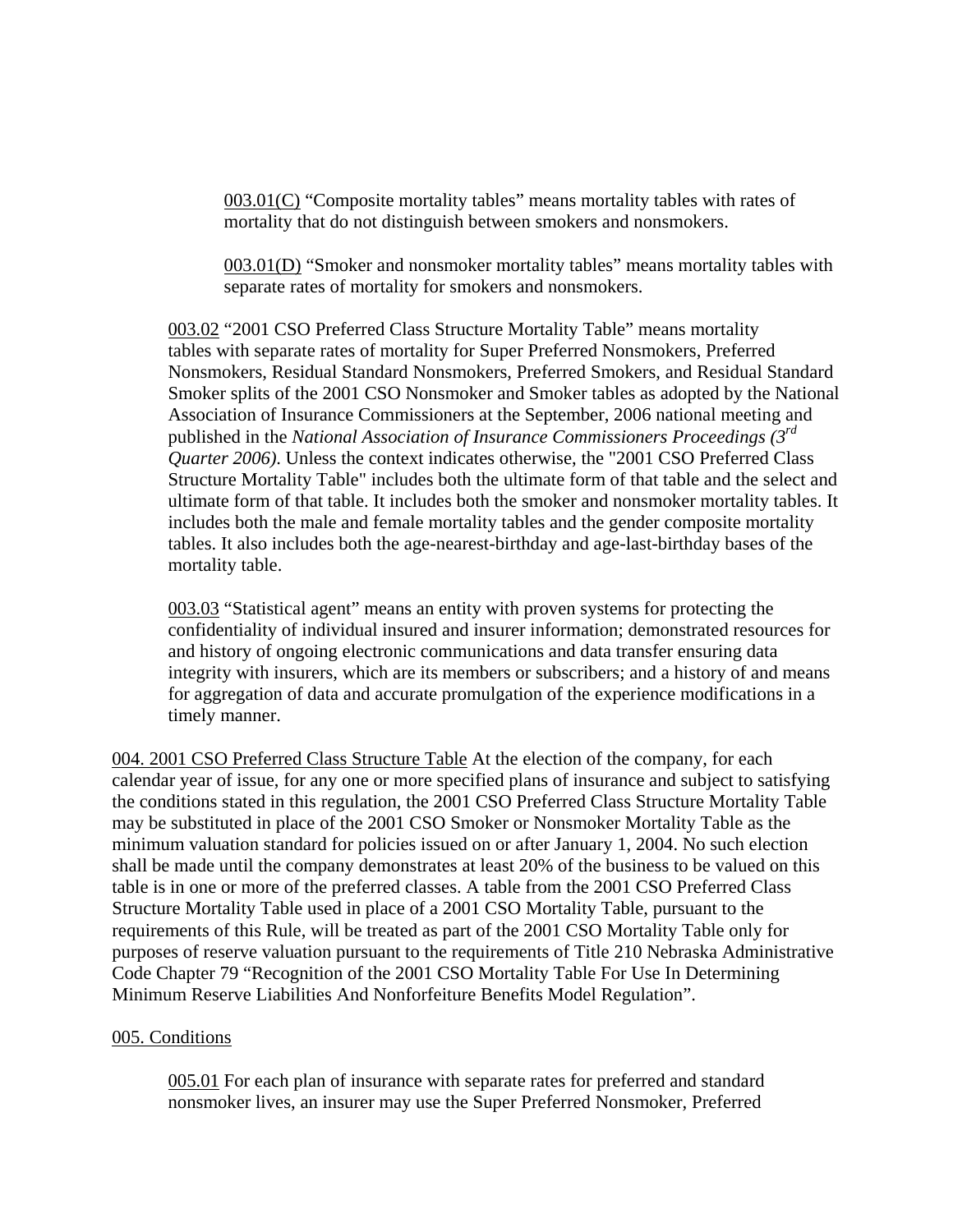Nonsmoker, and Residual Standard Nonsmoker tables to substitute for the nonsmoker mortality table found in the 2001 CSO Mortality Table to determine minimum reserves. At the time of election and annually thereafter, except for business valued under the Residual Standard Nonsmoker Table, the appointed actuary shall certify that:

005.01(A) The present value of death benefits over the next ten years after the valuation date, using the anticipated mortality experience without recognition of mortality improvement beyond the valuation date for each class, is less than the present value of death benefits using the valuation basic table corresponding to the valuation table being used for that class.

005.01(B) The present value of death benefits over the future life of the contracts, using the anticipated mortality experience without recognition of mortality improvement beyond the valuation date for each class, is less than the present value of death benefits using the valuation basic table corresponding to the valuation table being used for that class.

005.02 For each plan of insurance with separate rates for preferred and standard smoker lives, an insurer may use the Preferred Smoker and Residual Standard Smoker tables to substitute for the smoker mortality table found in the 2001 CSO Mortality Table to determine minimum reserves. At the time of election and annually thereafter, for business valued under the Preferred Smoker Table, the appointed actuary shall certify that:

005.02(A) The present value of death benefits over the next ten years after the valuation date, using the anticipated mortality experience without recognition of mortality improvement beyond the valuation date for each class, is less than the present value of death benefits using the preferred smoker valuation basic table corresponding to the valuation table being used for that class.

005.02(B) The present value of death benefits over the future life of the contracts, using the anticipated mortality experience without recognition of mortality improvement beyond the valuation date for each class, is less than the present value of death benefits using the preferred smoker valuation basic table.

005.03 Unless exempted by the Director, every authorized insurer using the 2001 CSO Preferred Class Structure Table shall annually file with the Director, with the National Association of Insurance Commissioners, or with a statistical agent designated by the National Association of Insurance Commissioners and acceptable to the Director, statistical reports showing mortality and such other information as the Director may deem necessary or expedient for the administration of the provisions of this regulation. The form of the reports shall be established by the Director or the Director may require the use of a form established by the National Association of Insurance Commissioners or by a statistical agent designated by the National Association of Insurance Commissioners and acceptable to the Director.